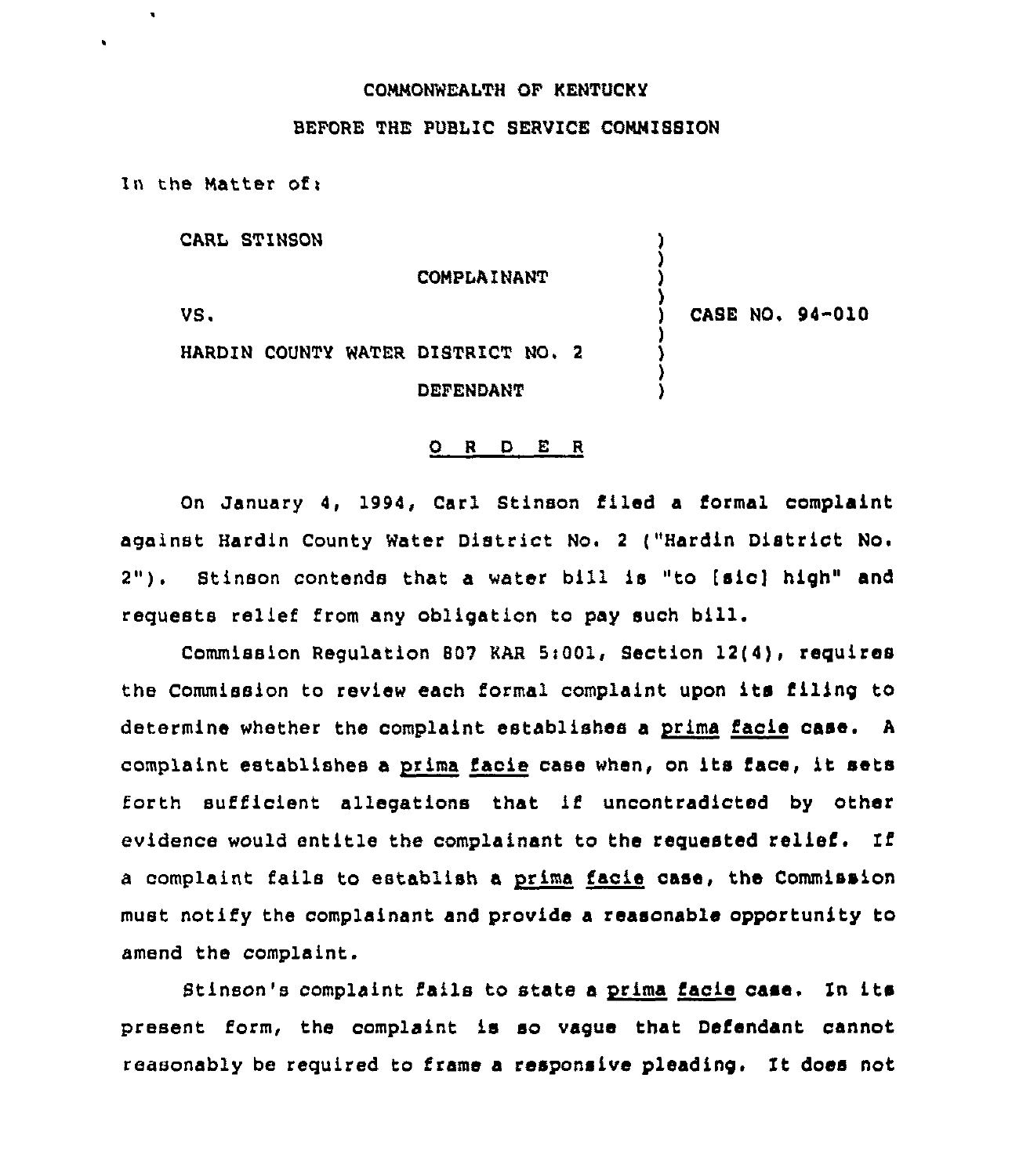state whose water bill is the subject of the complaint or sufficient facts to ascertain why the water bill in question is too high.

Stinson's complaint also fails to comply with Commission Regulation 807 KAR 5:001, Section 12(2), insofar as it is not signed by the complainant or his attorney.

IT IS THEREFORE ORDERED that:

1. Stinson shall have 20 days from the date of this Order to file an amended complaint which sets forth a prima facie case against Hardin District No. 2 and which complies with Commission Regulation 807 KAR 5:001, Section 12(2).

2. In the event that an amended complaint is not filed within 20 days of the date of this Order, this case shall be dismissed without further order.

Done at Frankfort, Kentucky, this lst day of February, 1994.

# PUBLIC SERVICE COMMISSION

Vice Chairman

**Commissioner** 

ATTEST:

Executive Director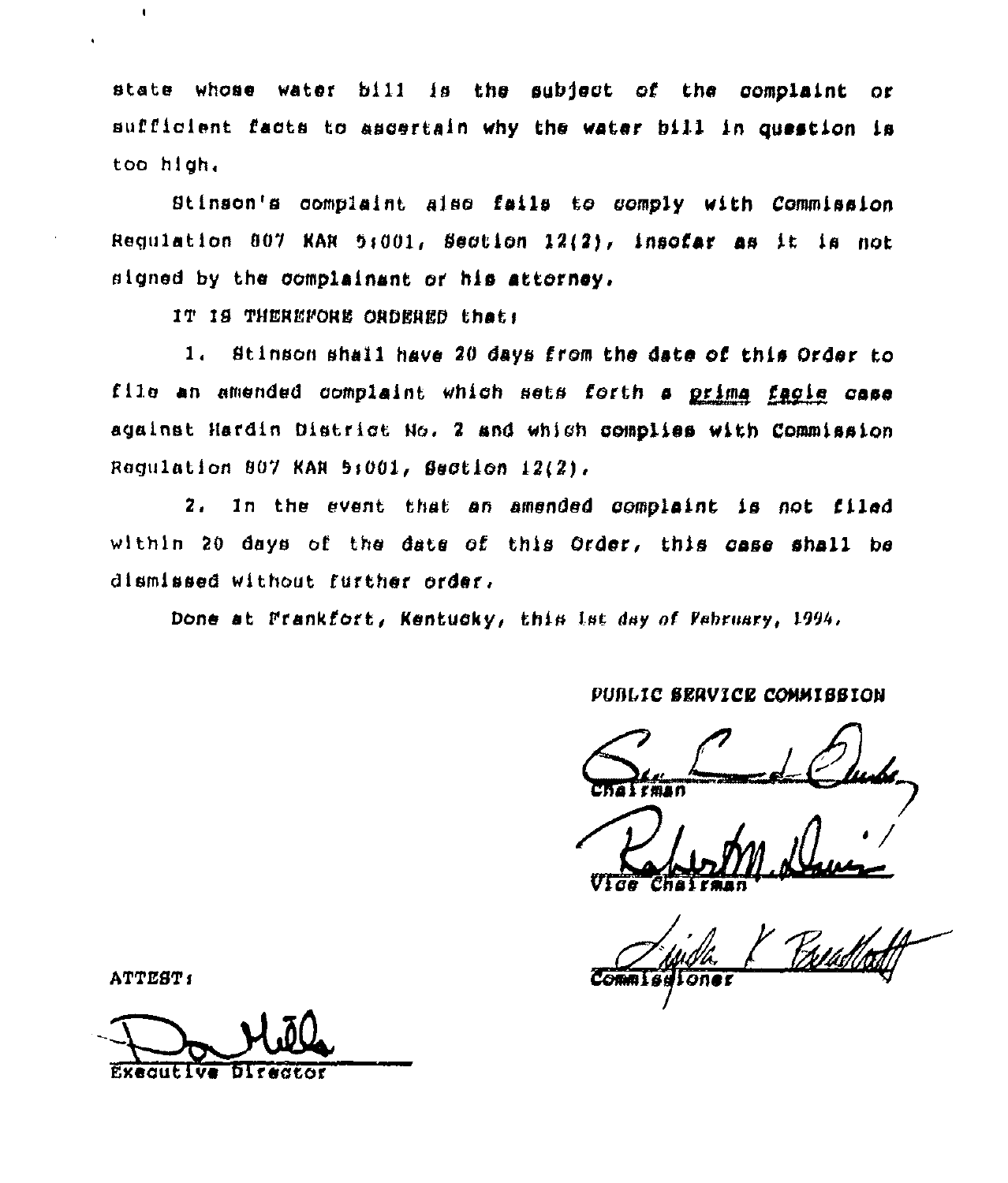| COMMONWEALTH OF KENTUCKY |  |  |
|--------------------------|--|--|
|--------------------------|--|--|

COMPLAINANT

BEFORE THE PUBLIC SERVICE COMMISSION

**RECEIVED** 

**JAN 04 1994** 

**PUBLIC SERVICE**<br>COMMISSION

VS.

In the Matter of:

Harding Co. Water # 2 **EPENDANT** 

Carl Stimson

 $Q4 - 010$ 

 $-932 - 9 - 0.52$ 

COMPLAINT

The complaint of <u>fail of the service</u> respectfully shows (a) Carl Stimes 606 Transformi Etwy XX (b) Harding Co. Water # 2 P.O. Bof 66 Etom KY That: Water Bill to High  $(c)$ necessary, the specific act, fully and clearly, or facts

that are the reason and basis for the complaint.)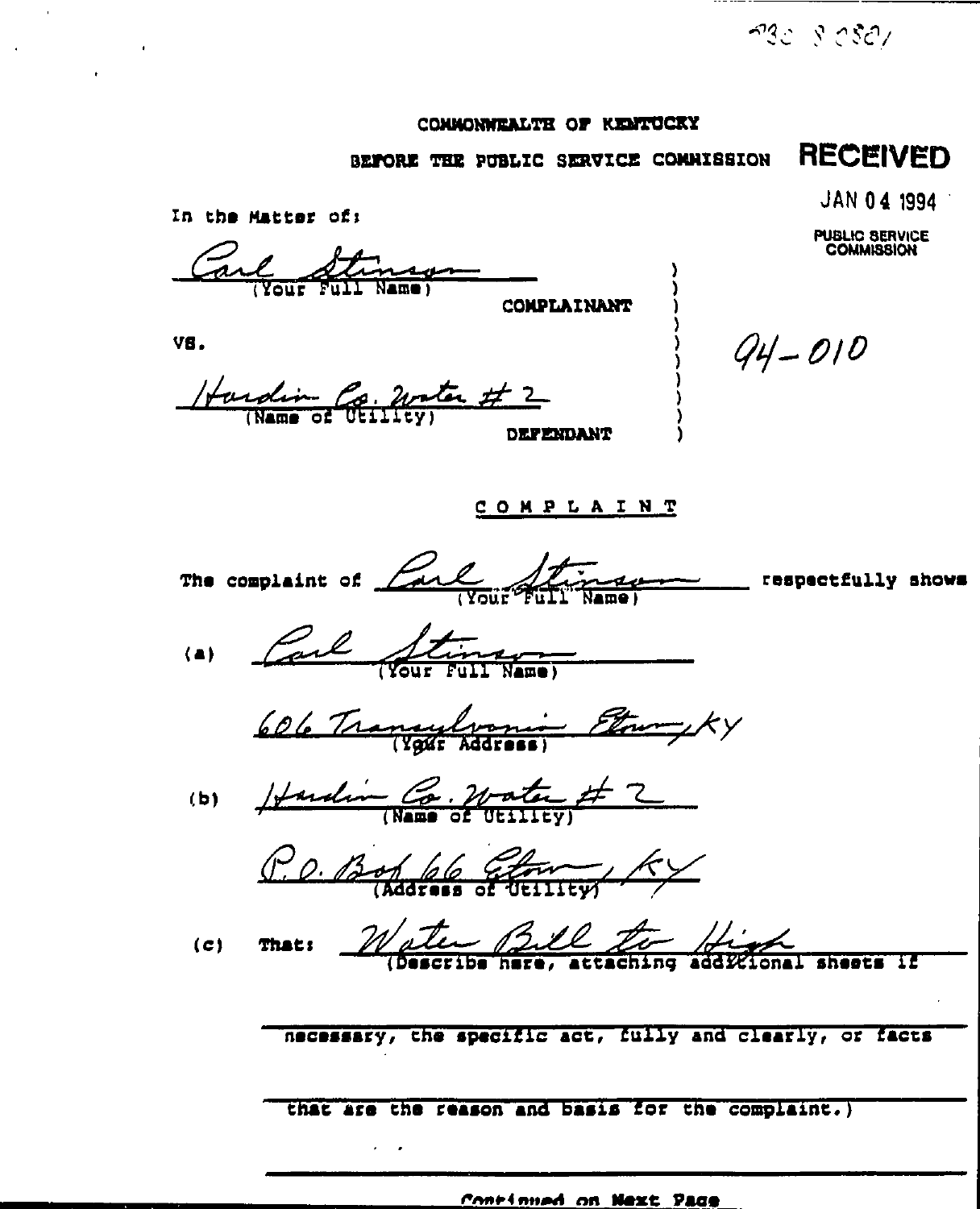**Formal Complaint** 

Carl Stinson vs Honding Rate #2

Page 2

Wherefore, complainant asks  $\frac{h_{\nu}t}{(Specifical) \sqrt{Srac{h_{\nu}t}{Srac{h_{\nu}t}{Srac{h_{\nu}t}{Srac{h_{\nu}t}{Srac{h_{\nu}t}{Srac{h_{\nu}t}{Srac{h_{\nu}t}{Srac{h_{\nu}t}{Srac{h_{\nu}t}{Srac{h_{\nu}t}{Srac{h_{\nu}t}{Srac{h_{\nu}t}{Srac{h_{\nu}t}{Srac{h_{\nu}t}{Srac{h_{\nu}t}{Srac{h_{\nu}t}{Srac{h_{\nu}t}{Srac{$ Water Bill Dated at  $\frac{f(x)}{f(x)}$   $\frac{f(x)}{f(x)}$ , Kentucky, this 22 day of Perember, 1993. (Your Signature)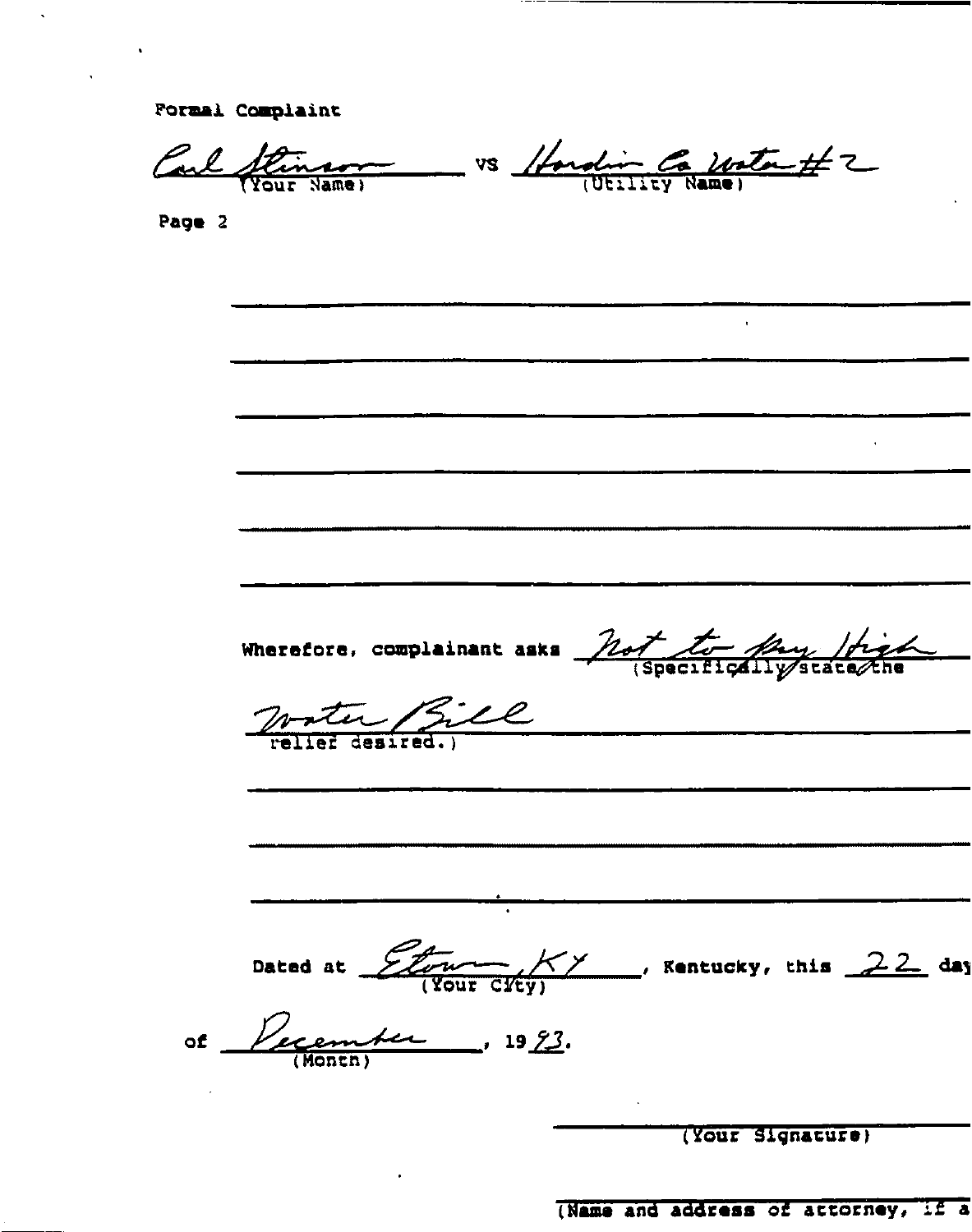Section 12, Formal Complaints, (1) Contents of complaint. Each complaint shall be headed "Before the Public Service Commission." shall set out the names of the complainant and the name of the defendant, and shall state:

(a) The full name and post office address of the commiainant.

(b) The full name and post office address of the defendant.

(c) Fully, clearly, and with reasonable certainty; the act or thing done or omitted to be done, of which complaint is made, with a reference, where practicable, to the law, order, or section, and subsections, of which a violation is claimed, and such other matters, or facts, if any, as may be necessary to acquaint the commission fully with the details of the alleged violation. The complainant shall set forth definitely the exact relief which is destred. (See Section 15(1))

(2) Signature. The complaint shall be signed by the complainant or his attorney, if any, and if signed by such attorney, shall show his post office address. Complaints by corporations or associations, or any other organization having the right to file a complaint, must be signed by its attorney and show his post office address. Mo oral or unsigned complaints will be entertained or acted upon by the commission.

(3) Number of copies required, At the time the complainant files his original complaint, he must also file copies thereof equal in number to ten (10) more than the number of persons or corporations to be served.

(4) Procedure on filing of complaint:

(a) Upon the filing of such complaint, the commission will immediately examine the same to ascertain whether it establishes a prima facie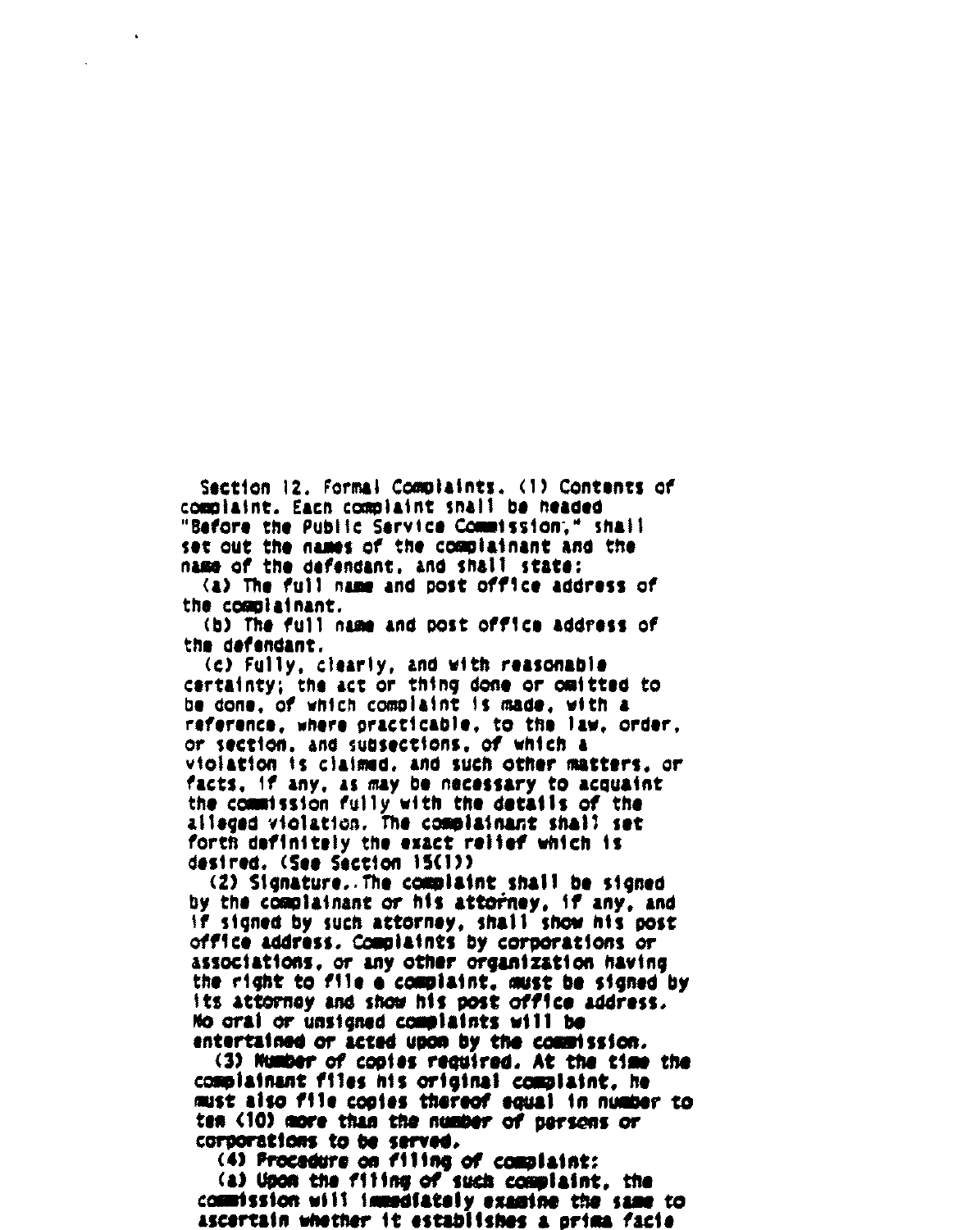coca not establish a prima facie case or does noc conform to this regulation, It vill notify the complainant or his attorney to that offect. and opportunity may be given to amend the complaint within a specified time. If the complaint Is not so amended within such time or such extension thereof as the commission. for SOOd Cauae Shown, may grant, It vill be dismissed,

(b) If the commission is of the opinion that such complaint, either as originally filed or as amended. does establish a prima facie case and conforms to this regulation, the commission will serve an order upon such corporations or persons comminined of under the hand of its secretary and attested by Its seal, accompanied by a cooy of said complaint, directed to such corporation or person and reduiring chat the matter complained of be satisfied, or that the complaint be answered in writing within ten (10) days from the date of service of such order, provided that the commission may, in particular cases. reduire the answer Co be f'lied vithin a snorter Cise.

<S) Satisfaction of the cowiaint. It the defendant desires to satisfy the complaint, he shall submit to the commission, within the time<br>tlight for entiresting on the commission of the common allowed for satisfaction or answer, a statement<br>of the relief which he is willing to give. Upon the acceptance of this offer by the complainant and the approval of the commission, no further proceedings need be taken.

(6) Answer to complaint. If satisfaction be not made aa aforesaid, the corporation or person complained of must file an answer to the ccsolialnt, vlth certificate of service on other parties endorsed thereon, within the time specified In the order or such extension thereof as the commission. for good cause shown, may grant. The answer must contain a specific denial of such material allegations of the complaint as controverted by the defendant and also a statement of any new matter constituting a defense. If the answering party has no Information or belief upon the sub]ect sufficient to enable him to answer an allegation ot the complaint, he may so state In his answer and place his denial upon that ground. <See Section IS<2))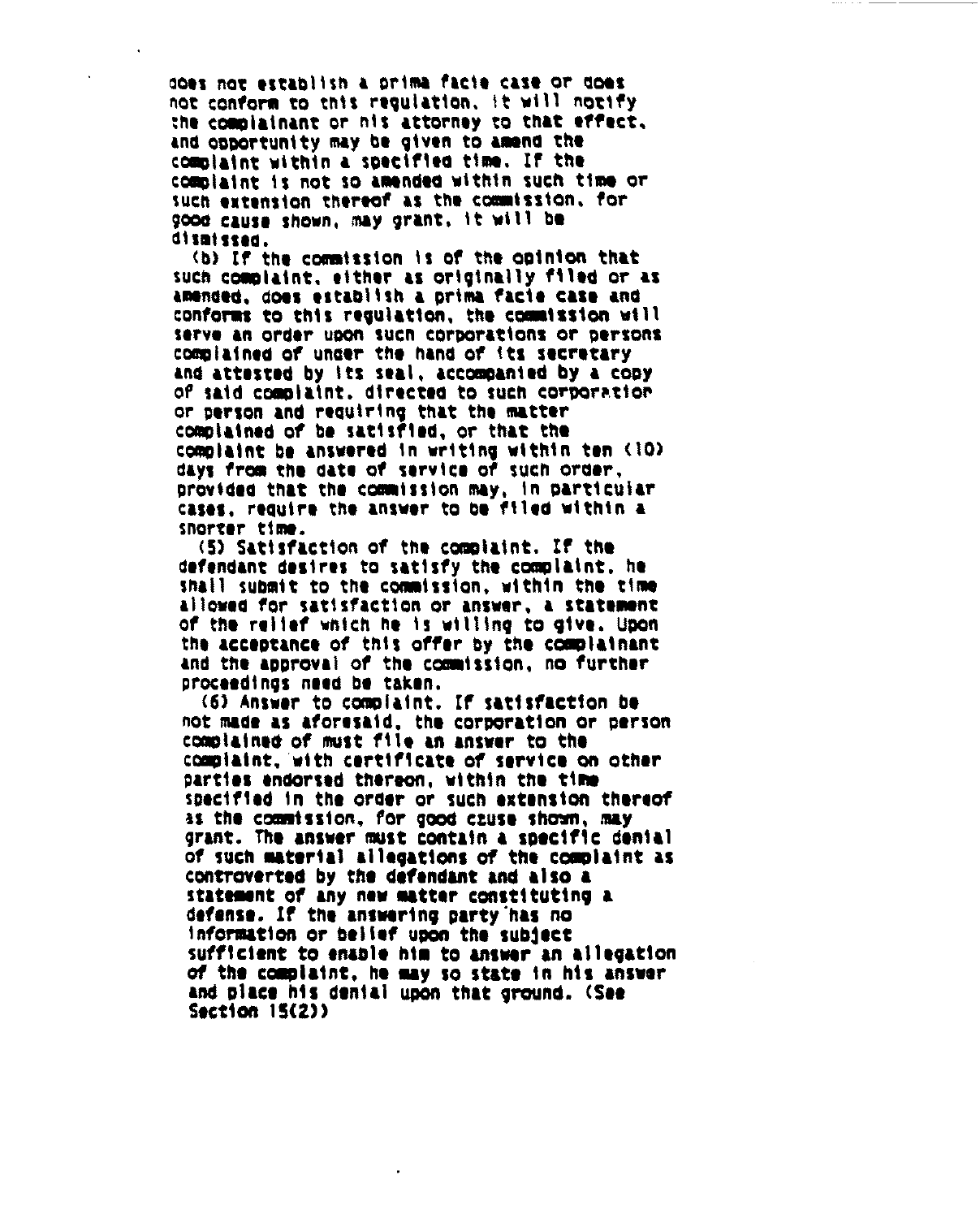Section 15. Forms. (1) In all practice before the commission the following forms shall be followed insofar as practicable: <a) Formal complaint. (b) Answer. (C) Appilcat1on. (d) Notice of adjustment of rates. (2) Forms of formal complaint. Before the Public Service Commission<br>'name.of (Insert name of complainant) (COMPLAINANT ) **COMPLAINANT** ١, No. vs.  $\overrightarrow{)}$  (To be inserted) ) by the s»cretary) ) (Insert name of each )<br>) defendant)

### **COMPLAINT**

**DEFENDANT** 

)

The complaint of (here insent full name of each complainant) respectfully shows: (a) That (here state name, occupation and post office address of each complainant). (b) That (here insert full name, occupation an4 post office address of eacn defendant). (c) That (here insert fully and clearly the specific act or thing complained of, such facts as are necessary to give a full understanding of the situation. and the law, order, or rule, and the sect1on or sections thereof, of which a violation ls claimed).

HMEREFORE. compiainant asks (here state specifically the rel'lef desired).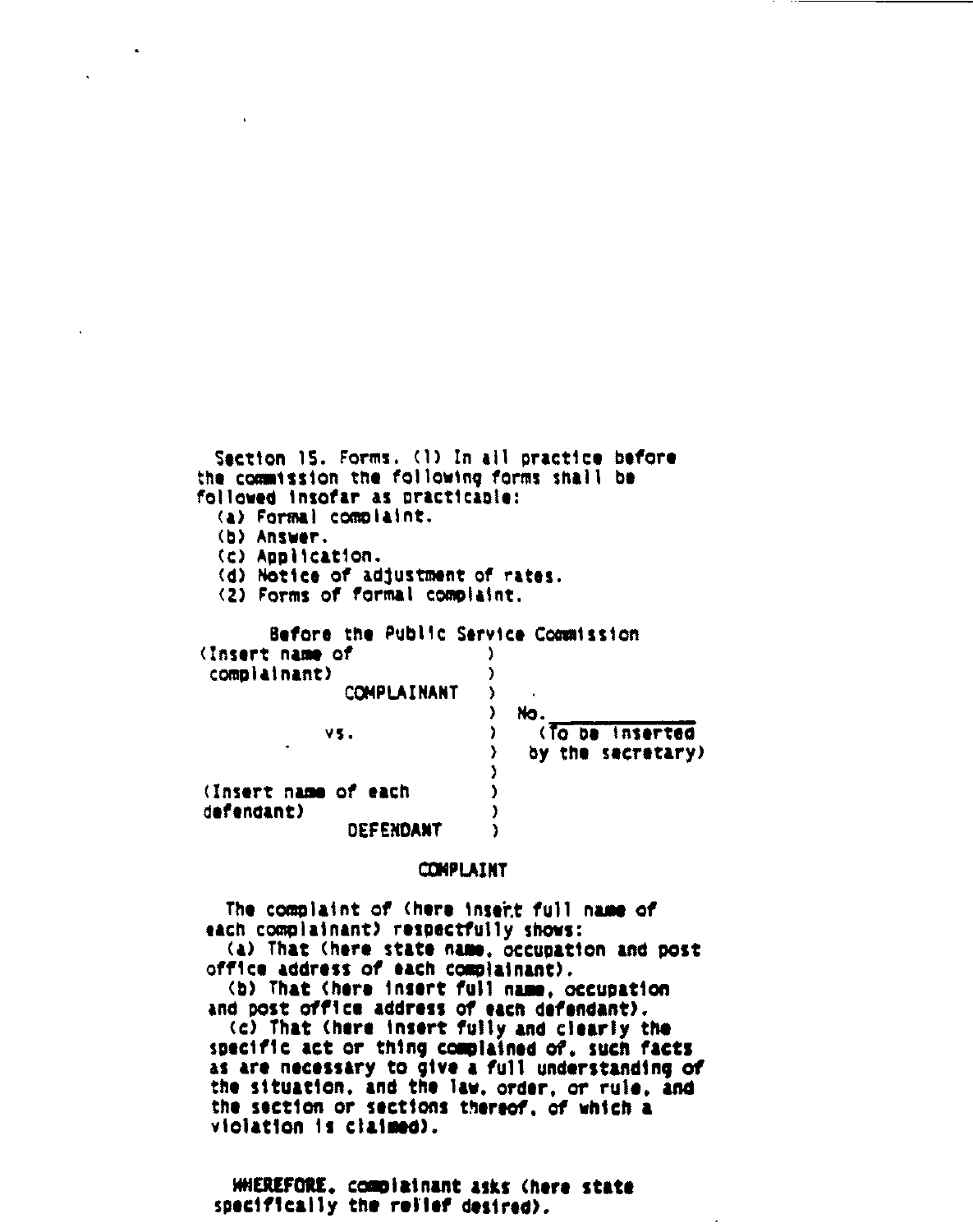| <b>CNAME</b> | of each complainant) |  |  |
|--------------|----------------------|--|--|
|              |                      |  |  |
|              |                      |  |  |
|              |                      |  |  |
|              |                      |  |  |

(Name and address of attorney, if any)

(3) Form of answer to formal complaint.

| Sefore the Public Service Commission |                   |
|--------------------------------------|-------------------|
| (Insert name of                      |                   |
| complainant)                         |                   |
| <b>COKPLAINANT</b>                   |                   |
|                                      | NO.               |
| VS.                                  | (To be inserted   |
|                                      | by the secretary) |
|                                      |                   |
| (Insert name of each                 |                   |
| defendant)                           |                   |
| OEFENDANT                            |                   |

ANSHER

The above-named defendant, for answer to the complaint in the proceeding, respectfully states:

That (here follow specific denials of such material, allegations as are controverted by the defendant and also a statement of any new matter constituting a defense. Continue lettering each succeeding paragraph).

HHEREFORE, the defendant prays that the complaint be dismissed (or other appropriate prayer).

(Name of defendant)

(Name and address of attorney, if any)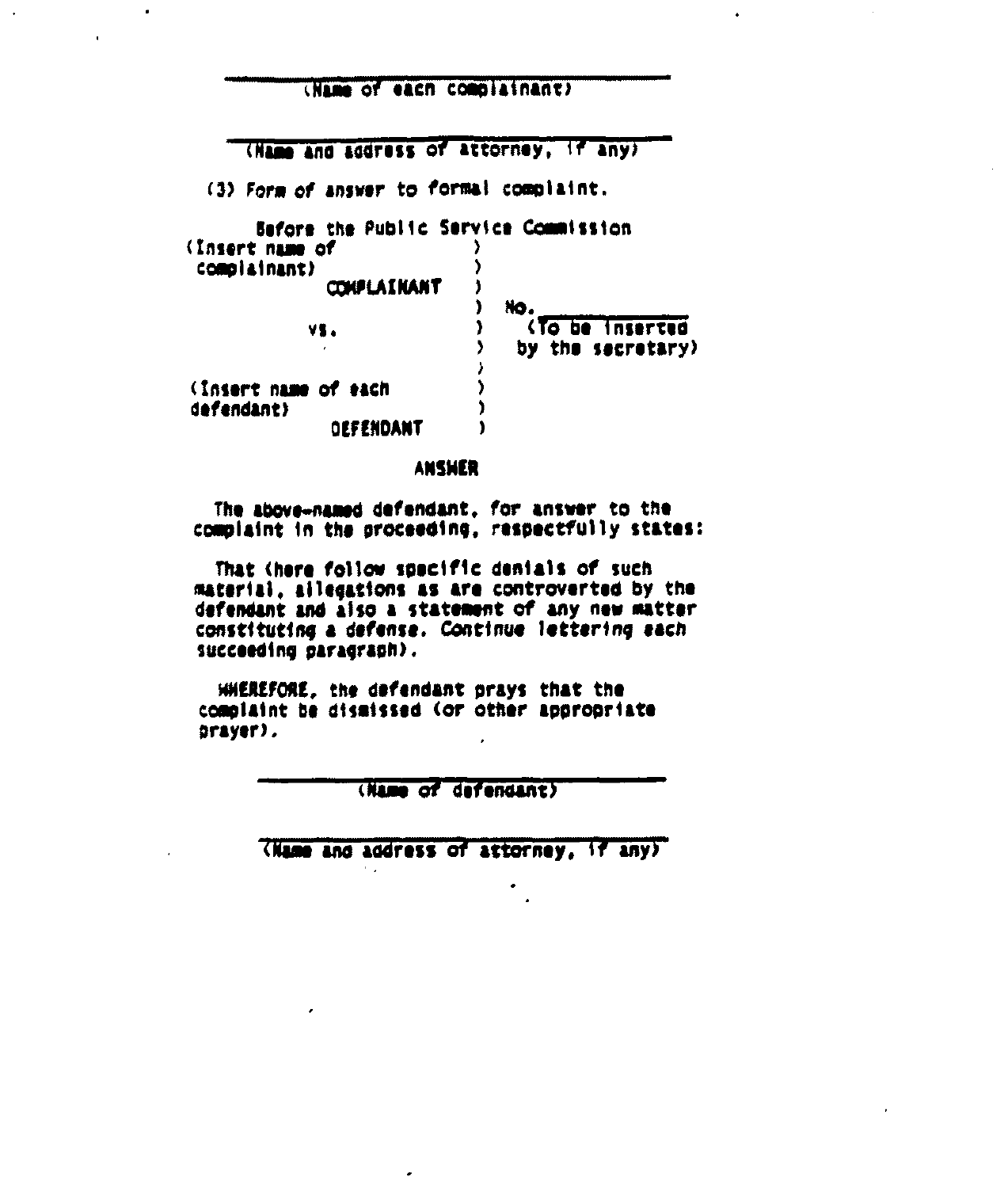| CONSUMER INQUIRY SYSTEM CONDUCTER ON T-DEC-1993                                                                                                                                                                                                                                                                                                                                                                                                                                                                                                                                                                                                                                                                                                                                              |                         |                   |
|----------------------------------------------------------------------------------------------------------------------------------------------------------------------------------------------------------------------------------------------------------------------------------------------------------------------------------------------------------------------------------------------------------------------------------------------------------------------------------------------------------------------------------------------------------------------------------------------------------------------------------------------------------------------------------------------------------------------------------------------------------------------------------------------|-------------------------|-------------------|
|                                                                                                                                                                                                                                                                                                                                                                                                                                                                                                                                                                                                                                                                                                                                                                                              |                         |                   |
| CCS-NBR:930180801 ENTRY DATE/TIME: 1-DEC-1993 11:24:16.00 TYPE CONTACT:H<br>NAME: STINSON, CARL AND ELSIE<br>NDR1:606 TRANSYLVANIA<br>ADR2: STINSON, CARL AND ELSIE<br>ADR2: SERV:NA COMPIER:00022600<br>CITY:ELIZABETHTOWN STATE:KY ZIP:42701 CONTACTED UTIL?Y DISC.INITIAL CALL?N                                                                                                                                                                                                                                                                                                                                                                                                                                                                                                          |                         |                   |
| CNTY: HARDIN                                                                                                                                                                                                                                                                                                                                                                                                                                                                                                                                                                                                                                                                                                                                                                                 |                         | <b>PRIORITY:Y</b> |
| HOME PHONE: WORK: ( ) - ACCT-NUMBER:<br>HOME PHONE: WORK: ( ) - DATA ENTRY OPE                                                                                                                                                                                                                                                                                                                                                                                                                                                                                                                                                                                                                                                                                                               | DATA ENTRY OPERATOR: GS |                   |
| PRELIMINARY DESCRIPTION:<br>ACCORDING TO THE CUSTOMER, THEY ARE SENIOR CITIZENS, ON A LIMITED INCOME AND<br>ARE VERY CONSCIENTIOUS ABOUT PAYING THEIR BILLS. RECEIVED A BILL 11-1-93 FOR<br>PROCESSOR NAME: SMITH                                                                                                                                                                                                                                                                                                                                                                                                                                                                                                                                                                            |                         |                   |
|                                                                                                                                                                                                                                                                                                                                                                                                                                                                                                                                                                                                                                                                                                                                                                                              |                         |                   |
| PROCESSOR NAME: SMITH CALL BACK DATE: 1-DEC-1993 11:33:08.00                                                                                                                                                                                                                                                                                                                                                                                                                                                                                                                                                                                                                                                                                                                                 |                         |                   |
| CALL BACK INFORMATION:<br>\$36.35 WHICH IS APPROX. \$14 OVER THEIR NORMAL BILL. WHEN THE CUSTOMERS RECEIVED<br>THE BILL, MS. STINSON HAD MR. STINSON CHECK THE WATER METER AND FOUND IT RUNNING<br>VERY FAST. THE CUSTOMERS CALLED THE UTILITY, UTILITY REPRESENTATIVE WENT TO<br>THE STINSON'S AND FOUND THE METER RUNNING EXTREMELY FAST. THE UTILITY REPRES.<br>EXPLAINED TO THE STINSON'S EVIDENTLY THERE WAS A LEAK BETWEEN THE HOUSE AND THE<br>METER WHICH IS THE CUSTOMER'S RESPONSIBILITY. AT THE CUSTOMER'S REQUEST, THE<br>UTILITY REPRESENTATIVE CRAWLED UNDER MR. STINON'S HOUSE TO SEE IF THERE WAS ANY<br>SURFACE WATER UNDER THE HOUSE. THERE APPEARED TO BE NO WATER UNDER THE HOUSE SO<br>THE UTILITY REPRESENTATIVE, USING A PROBE LOCATED THE PROBABLE LEAK APPROX. 2-3- |                         |                   |
| PROCESSOR NAME: SMITH CALL BACK DATE: 1-DEC-1993 11:35:02.00                                                                                                                                                                                                                                                                                                                                                                                                                                                                                                                                                                                                                                                                                                                                 |                         |                   |
| CALL BACK INFORMATION:<br>FROM THE HOUSE. UTILITY TURNED THE WATER OFF, AND THE CUSTOMER ALONG WITH HIS<br>NEIGHBOR DUG UP THE WATER LINE, REPLACED THE FIPE AND TURNED THE WATER ON.<br>YESTERDAY, MR. & MRS. STINSON WENT TO THE UTILITY'S OFFICE TO MAKE PAYMENT<br>ARRANGEMENTS ON THE \$36.25 BILL, PAID \$22.00 LEAVING A BALANCE OF \$14.25.<br>AT THAT TIME, THE CUSTOMERS WERE ADVISED THAT THE NEXT BILL WILL BE FOR \$759.00<br>MS. STINSON IS VERY UPSET AND CRYING, STATED THERE IS NO WAY THEY CAN PAY A BILL<br>OF THIS MAGNITUDE. EXPLAINED TO THE CUSTOMER THAT I WOULD GET A BILLING HISTORY<br>PAYMENT HISTORY AND METER HISTORY. CUSTOMER STILL VERY EMOTIONAL, HARD TO<br><b>UNDERSTAND.</b>                                                                            |                         |                   |
|                                                                                                                                                                                                                                                                                                                                                                                                                                                                                                                                                                                                                                                                                                                                                                                              |                         |                   |
| UTIL. REPRESENTATIVE: CASE, O.W. CONTACT DATE: 1-DEC-1993                                                                                                                                                                                                                                                                                                                                                                                                                                                                                                                                                                                                                                                                                                                                    |                         |                   |
| UTILITY RESPONSE:<br>SPOKE WITH THE MANAGER, MR. CASE. MR. CASE VERIFIED MR. STINGON'S EXPLANATION.<br>MR. CASE EXPRESSED CONCERN ABOUT THE UTILITY REPRESENTATIVE GOING UNDER A<br>CUSTOMER'S HOUSE. MR. CASE DID STATED HE HAD OFFERED TO TEST THE METER BUT THE<br>CUSTOMER REFUSED DUE TO THE \$15.00 CHARGE. ALSO, MR. CASE HAD THE METER<br>READING CHECKED ON 11-30-93 AND IT APPEARS CUSTOMER WILL HAVE A USAGE OF 1600<br>GALLONS FOR THE PERIOD OF 11-15-93 THROUGH 11-30-93, WHICH INDICATES THE LEAK<br>HAS BEEN REPAIRED. UTILITY DOES NOT HAVE A LEAK ADJUSTMENT POLICY, BUT IS<br>WILLING TO WORK ON A PAYMENT AGREEMENT. MR. CASE STATED MS. STINSON WAS VERY<br>RUDE TO THE UTILITY'S OFFICE PERSONNEL ON 11-30-93.                                                         |                         |                   |

 $-- -$ 

WO STAFF REFERRAL RECORD ON FILE